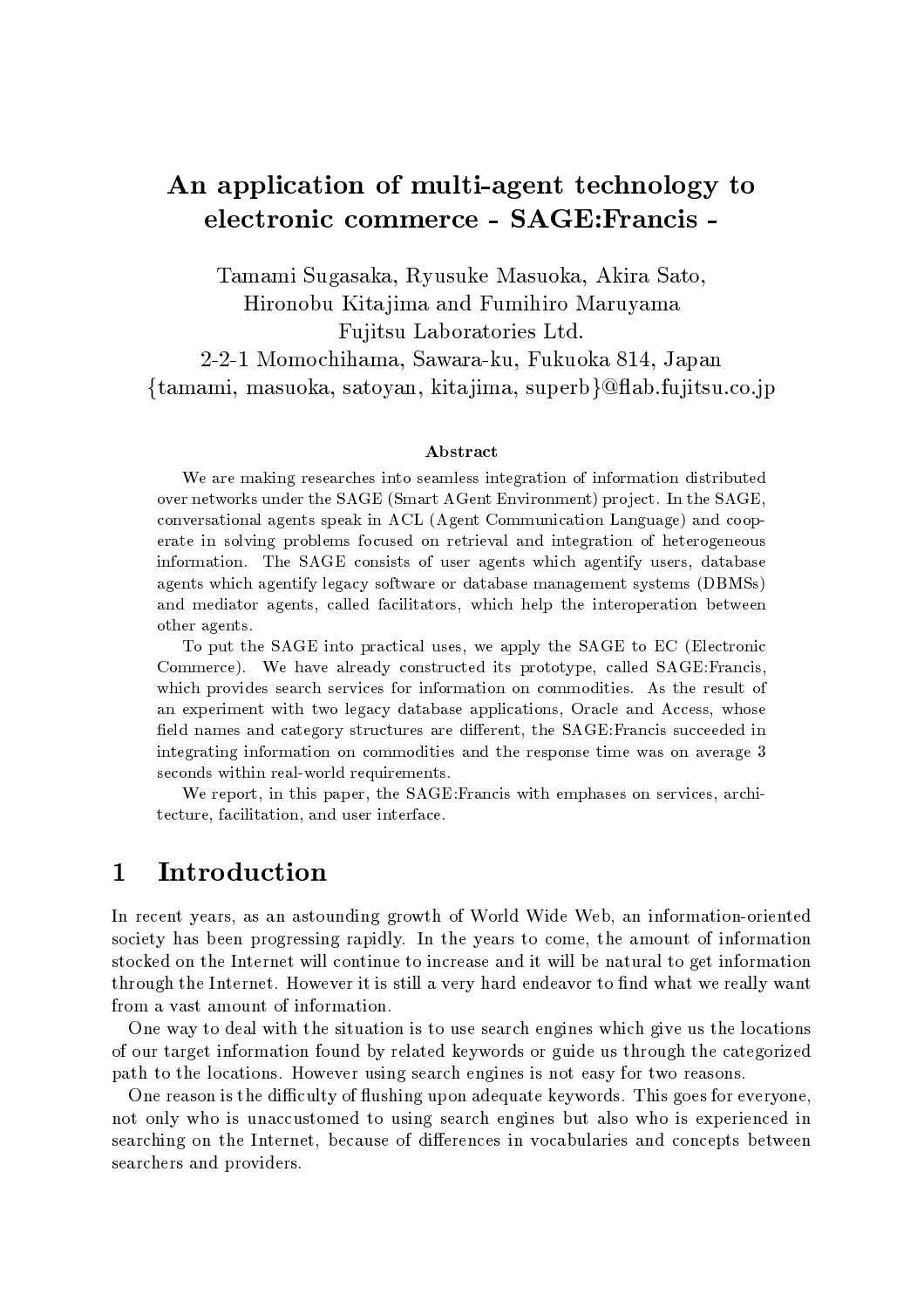Another reason is the dependence on an experience or a flair to find our way to the location of our target information through the categorized path. If we could not find out the location along one path, we might be able to find out it along another path. Only with an experience or a flair, a good path is selected.

We are making researches into seamless integration of heterogeneous information distributed over networks under the SAGE (Smart AGent Environment) project. This pro ject utilizes software agent technology, especially of those conversational agents which communicate by ACL (Agent Communication Language) [1]. ACL consists of KQML (Knowledge Query and Manipulation Language) [5] and KIF (Knoqledge Interchange Format) [4]. Main research areas for SAGE project include:

- Agentication of users and legacy applications
- Facilitation of interoperation between agents by facilitators, a kind of mediator agents
- message formats and transactions and
- 
- real-world applications and applications of the contractions of the contractions of the contract of the contract of the contract of the contract of the contract of the contract of the contract of the contract of the contra

To put the SAGE into practical uses, we are trying to apply the SAGE to EC (Electronic Commerce). EC is growing remarkably as one of the most important applications on the Internet. EC is divided into inter-company EC and consumer EC.

In most cases of inter-company  $EC$ , a centralized server built on the Extranet offers the total support for business processes, such as search for commodities, price negotiation, procurement and payment. In consumer EC, electronic shopping malls built on the Internet introduce commodities to customers, help procedures of commodity procurement and so on. When the whole of EC becomes active in the future, many useful servers will be built in inter-company EC and the shopping malls become larger in consumer EC. Besides inter-company EC and consumer EC will not have so clearly defined boundary. Therefore to integrate such commodity information, it is necessary to combine distributed servers and legacy software and offer easy, simple and useful interfaces.

We believe SAGE can provide solutions for such situation by the following three merits. The first merit is an integration of disperse data sources and reuse of legacy information sources. Especially with translation service provided by facilitator, it should be much easier to make data sources of different origins interoperate.

The second merit is a suggestion of adequate keywords. The SAGE is customized for each domain bounded reasonably, so that it is able to set limits to keywords, indicate a combination of adequate keywords, and candidate for their value.

The third merit is a flexibility of a change in information sources. The SAGE provides an advertise/unadvertise service, which is the provider sides to inform facilitators of their capabilities, so the SAGE can dynamically facilitate of interoperation between agents.

In this paper, we describes services and architecture of SAGE:Francis in the section 2, functions and architecture of facilitators in the section 3, user interface and user agents in the section 4, and the results of the experiments in the section 5.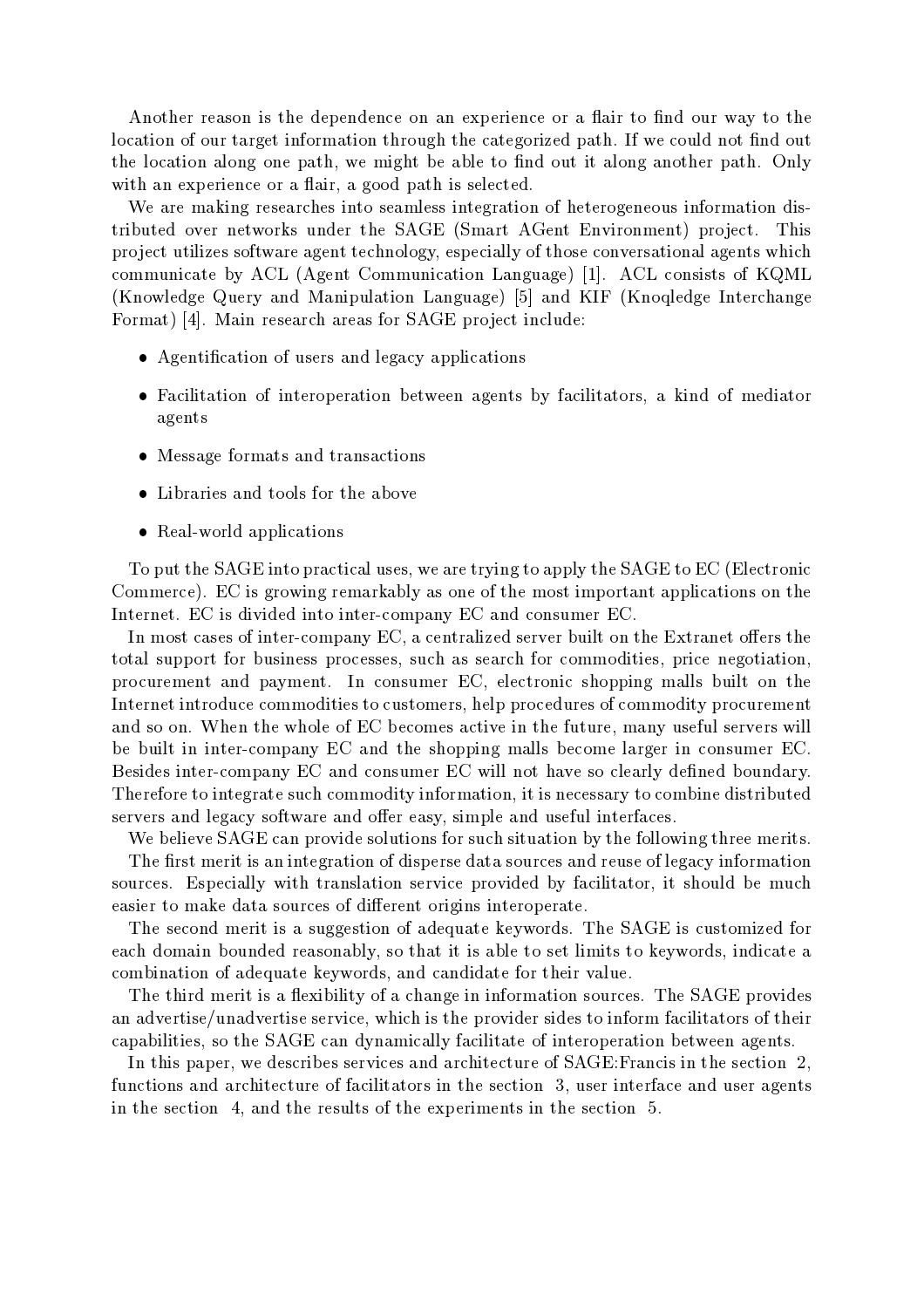## 2 Services and Architecture

In the first phase of the application to EC, the SAGE: Francis provides users with services concerning search information on commodities.

One service is the input interface which is easy to use and simple and make users input relevant conditions. In addition users need not to care about the agent technology which is used behind the scene.

Another one is the output interface which is easy for users to compare found commodities by listing them in a table and displaying details of each item in the same format.

Figure 1 shows the arrangement of agents in the SAGE:Francis. We have reported details of its configuration and implementation in [12].



Figure 1: Architecture of SAGE:Francis: The SAGE:Francis has a 3-tier structure where facilitators are placed between user agents and database angents. User agents represent users as agents to SAGE and database agents represent databases as agents to SAGE. Facilitators stand between them to provide brokerage, translation, merge and other services to help those agents interoperate.

When a database agent starts, it advertises categories, message formats and ontology it can handle to the facilitator. The user agent turns a query form user into an ACL message and sends it to the facilitator. The facilitator chooses the appropriate database agents based on advertise/unadvertise messages from the database agent and translates it for each database agent if necessary.  $1$  Then the facilitator sends out the messages to the chosen database agents and wait for the reply messages. The database agent changes the ACL message from the facilitator into a SQL query and consult the database. The result from the database is composed into an ACL message and the ACL message is sent

 $1$ We allow database agents to have different ontologies for KIF terms in KIF content of the messages.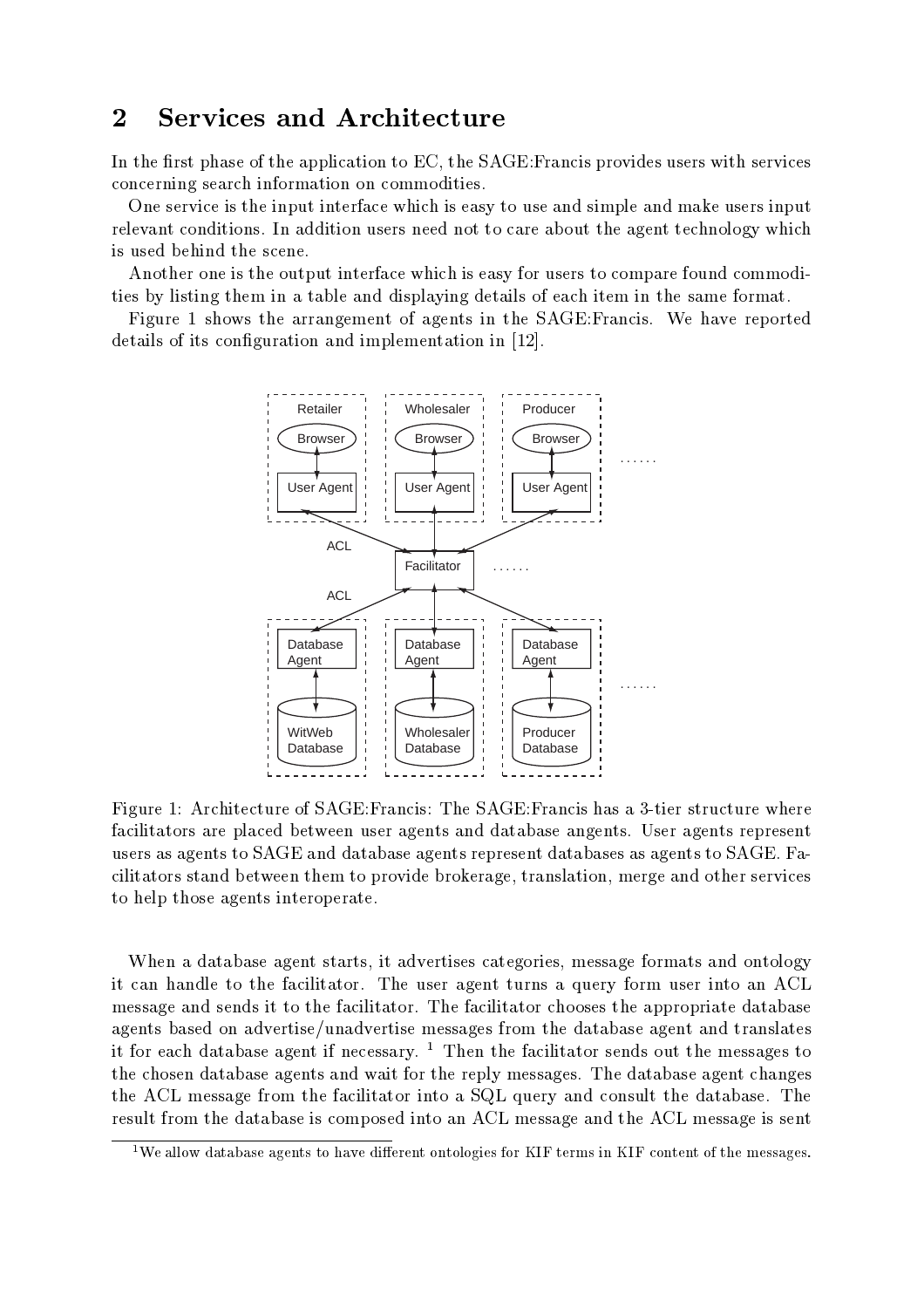back to the facilitator. The facilitator merges the messages from the database agents into one and sends back to the user agent. The user agent displays the result.

## 3 Facilitators

#### 3.1 Functions

We identied the useful functions of facilitators and implemented them. Facilitators in our agent system play a very important role brokering messages with those useful functions. Such functions of facilitators include the followings:

- Delegation based on:
	- { (Un) Advertise messages
		- categories and contract the contract of the contract of the contract of the contract of the contract of the contract of the contract of the contract of the contract of the contract of the contract of the contract of the co
		- Agent capabilities
	- User Authentication
- Ontology translation
- Message handling
	- $\cdots$  as ving for asymptomessages messages
	- $\cdots$
	- { Sorting the contents of messages

Facilitators delegate messages to database agents based on advertise messages from database agents. In those messages, database agents can advertise categories of their information and capabilities such as message patterns which they can handle.

Since we allow agents have different ontologies for the terms in KIF contents of the messages, facilitators also provide ontology translation services. The knowledge needed for translation is stored in the Knowledge Bases of facilitators. (see Chapter 3.2) But the translations are done by functions not by the inference engines because of consideration of speed.

Waiting for asynchronous messages is actually a necessity for any agent in our agent system.

Merging the messages can be useful for agents which are not designed to wait and handle several messages together. In our system, facilitators provide this service so that all transactions a user agent has to handle is one-to-one single message transaction with the facilitator.

Sorting of merged contents of multiple messages is sometimes a requirement for the system. Facilitators can provide such a service.

These functions are realized through the use of the inference engine (c.f. 3.2) in the facilitator during the processing of the messages.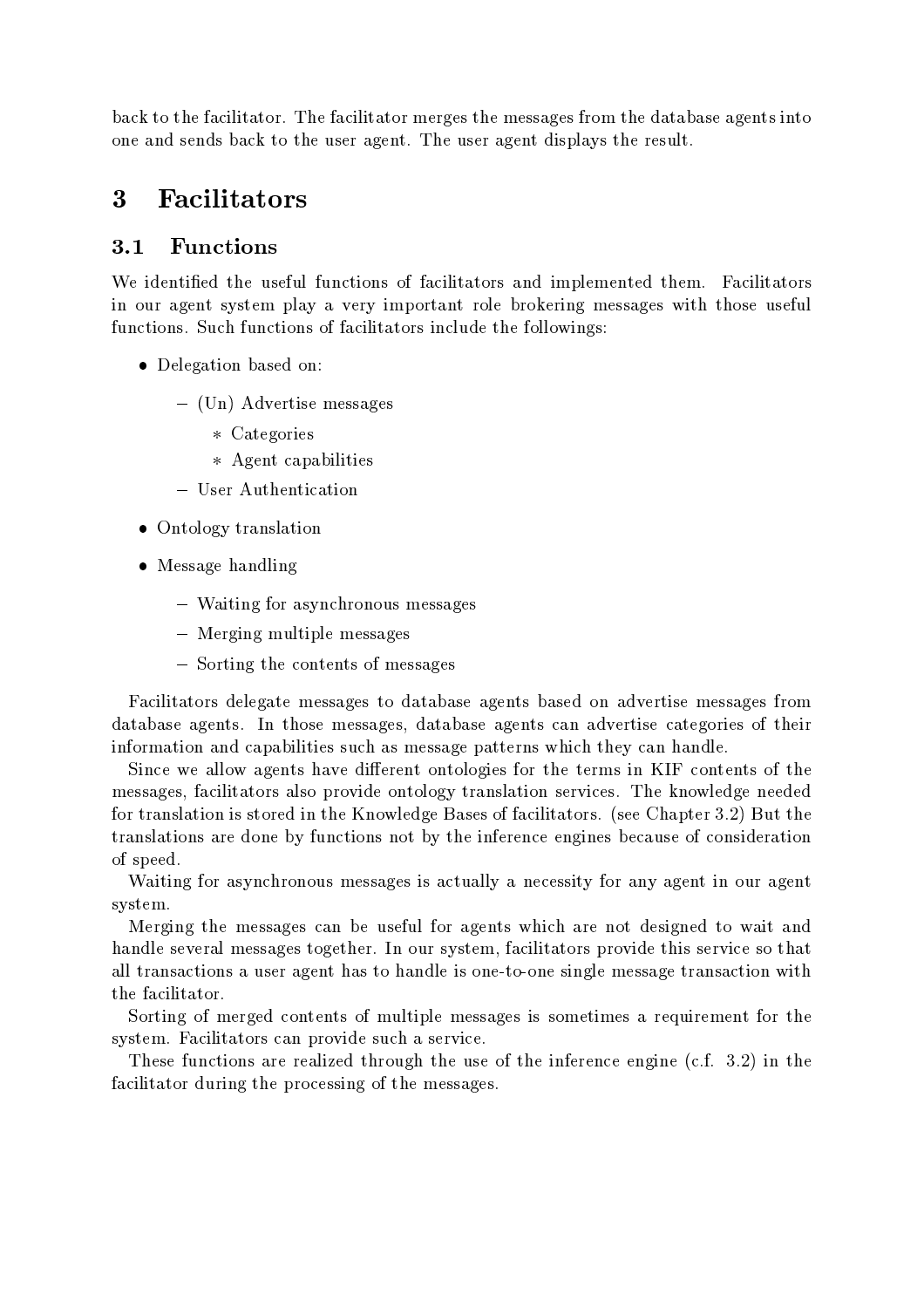### 3.2 Architecture

Our facilitator is entirely written in Allegro Common LISP. The architecture of facilitator and how its components work are described in figure 2. A facilitator is a multi-thread application to deal with multiple messages simultaneously.

We will give more details of the inference engine and its associated knowledge base used in tha facilitator. These two components contribute to realize dynamic integration of heterogeneous information sources through management of ontologies and their translation information and contents of advertise/unadvertise messages.

The Knowledge Base of the facilitator keeps the following knowledge:

- Ontologies
- Translation knowledge (between ontologies)
- Advertisement
- advertisement metal-data metal-data data data dan berkentukan berkentur mengentukan berkentur dan berkentur da

Different ontologies for agents and translation knowledge between them are loaded from files at the startup of the facilitator and kept in knowledge base. Advertisement and its meta-data are inserted and deleted as the facilitator receives advertise messages and unadvertise messages from database agents.

Using the knowledge in the knwoledge base, the inference engine is used for the support of realization functions of facilitators.

The inference engine used in our facilitator is written in Allegro Common LISP as other parts of the facilitator. The codes for the inference engine is based on Frolic (c.f. [11]). Frolic has basic inference capability and support for LISP expression evaluation.

Then we modied and extended the codes to accomodate the functions of the facilitator. The modications and the extensions include the followings:

- module capability for each categorization of the categorization of the categorization of the knowledge of the k
- $\bullet$  Multi-thread safeness
- Handling of KIF expression
- Retraction of rules for realization of processing unadvertise messages
- Switchable cache of inferred results for the eciency

The processors in the processor pool of the facilitator mainly use the inference engine. The advertise-processor of the facilitator uses the inference engine to assert the contents and meta-data of the advertise messages. The unadvertise-processor uses the inference engine to retract the contents and meta-data of the advertise messages. The ask-processor consults the inference engine to which database agents to delegate message to, retrieve ontologies and translation information.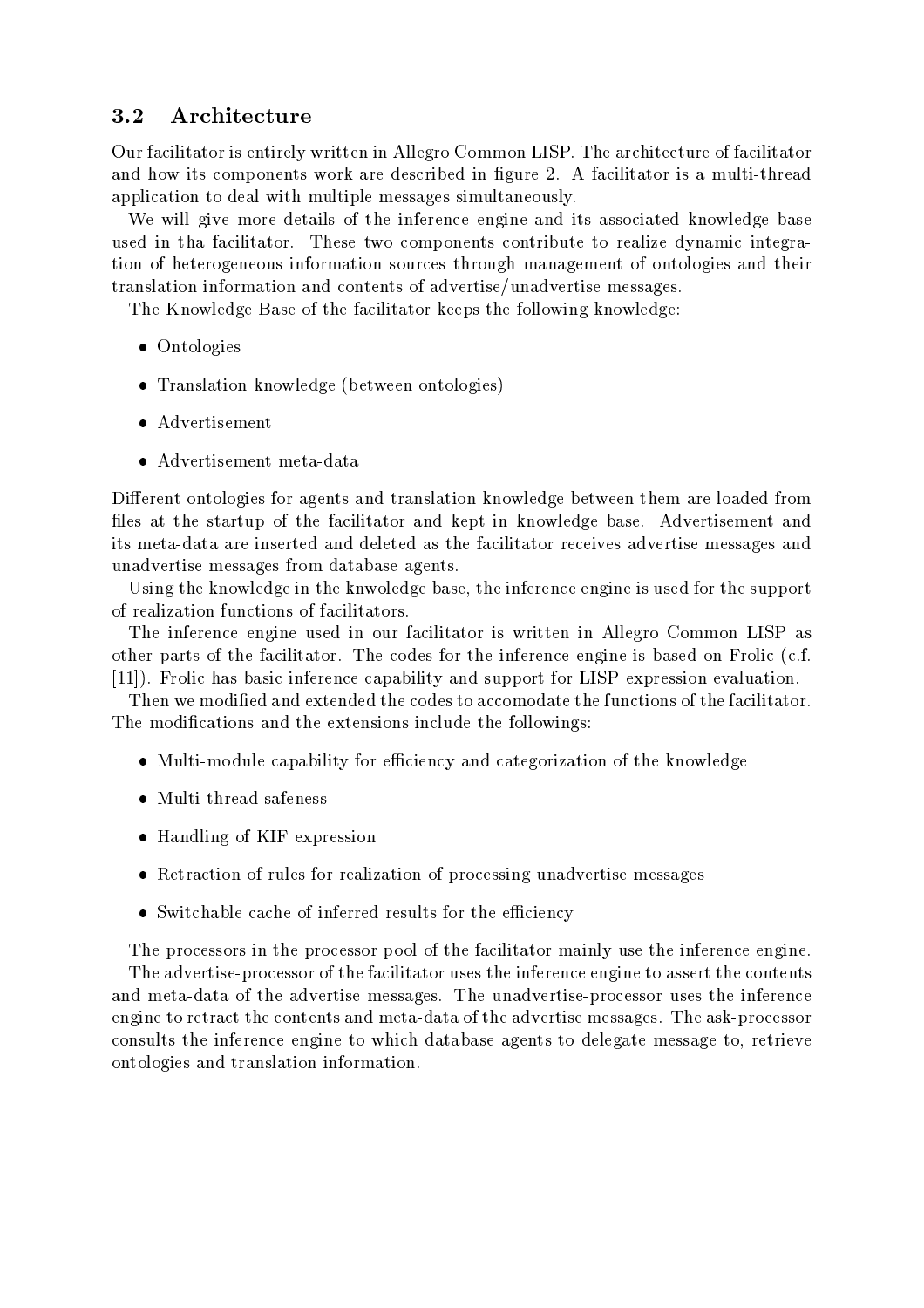

Figure 2: Architecture of facilitator: A facilitator receives and sends messages from and to other agents through the KQML threads and the ACC (Agent Communication Channel). A thread (called a protocol handler) to handle a received messages is created by the Protocol Handler Factory using processes in the Processor Pool. The thread is executed in the Thread Pool to process the received message, using the knowledge stored in the Knowledge Base through the Inference Engine. When the thread needs to be persistent (for example, to wait for the replies), the thread is kept in the Dormant Process Pool. Such threads can be restarted and executed by the events of corresponding messages or the events by created by the Timer Thread.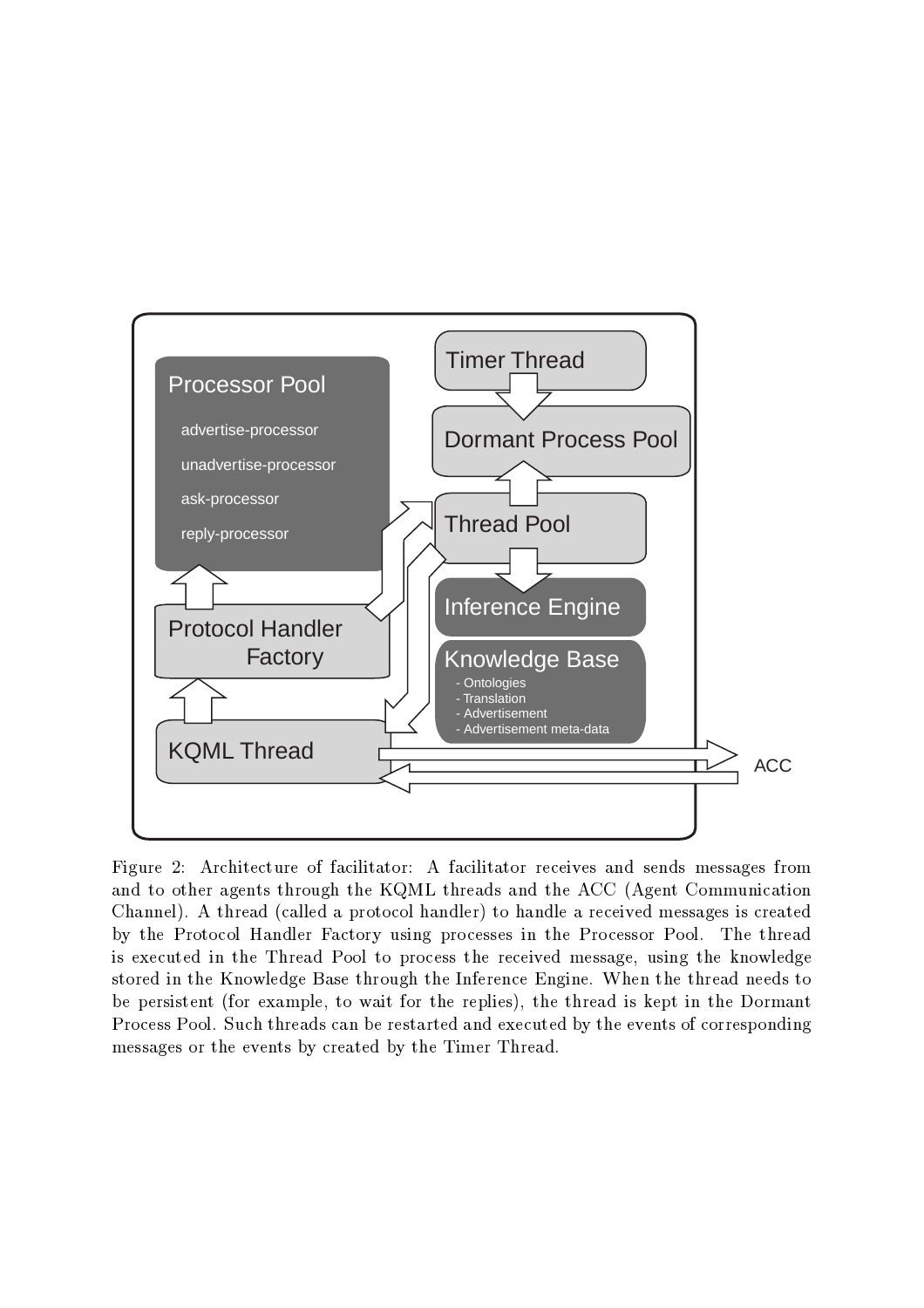## 4 User Agents and Interfaces

Figure 3 shows the architecture of user agent.



Figure 3: Architecture of user agent

A Java applet is downloaded into a browser and provides an user interface. This applet sends the HTTP/POST message to the CGI program at a web server, which in turn relays the message to the agent process to the applet. In the user agent process, there are several internal components. They are user management, KIF message manager (including KIF generator/parser), KQML engine, KQML library and April communication library. The user agent process can handle messages from multiple applets simultaneously using threads.

In order to make user agents general-purpose and domain-independent, a Java applet and  $KIF$  generator/parser are made to be configured with a configuration file. We provide useful resources for the configuration file. These resources make developers of the SAGE customize easily.

Resources for ACL messages: are utilized, when user agents turn an user's query through a Java applet into an ACL message in the KIF generator and relay an ACL message from facilitator to the Java applet in the KIF parser. These resources are title for title name, heading for heading name, heading.width for a width of heading, input.cols for the number of column of input box, list.rows for the number of value displayed in a box, popup.caption for caption of popup window, popup.rows for the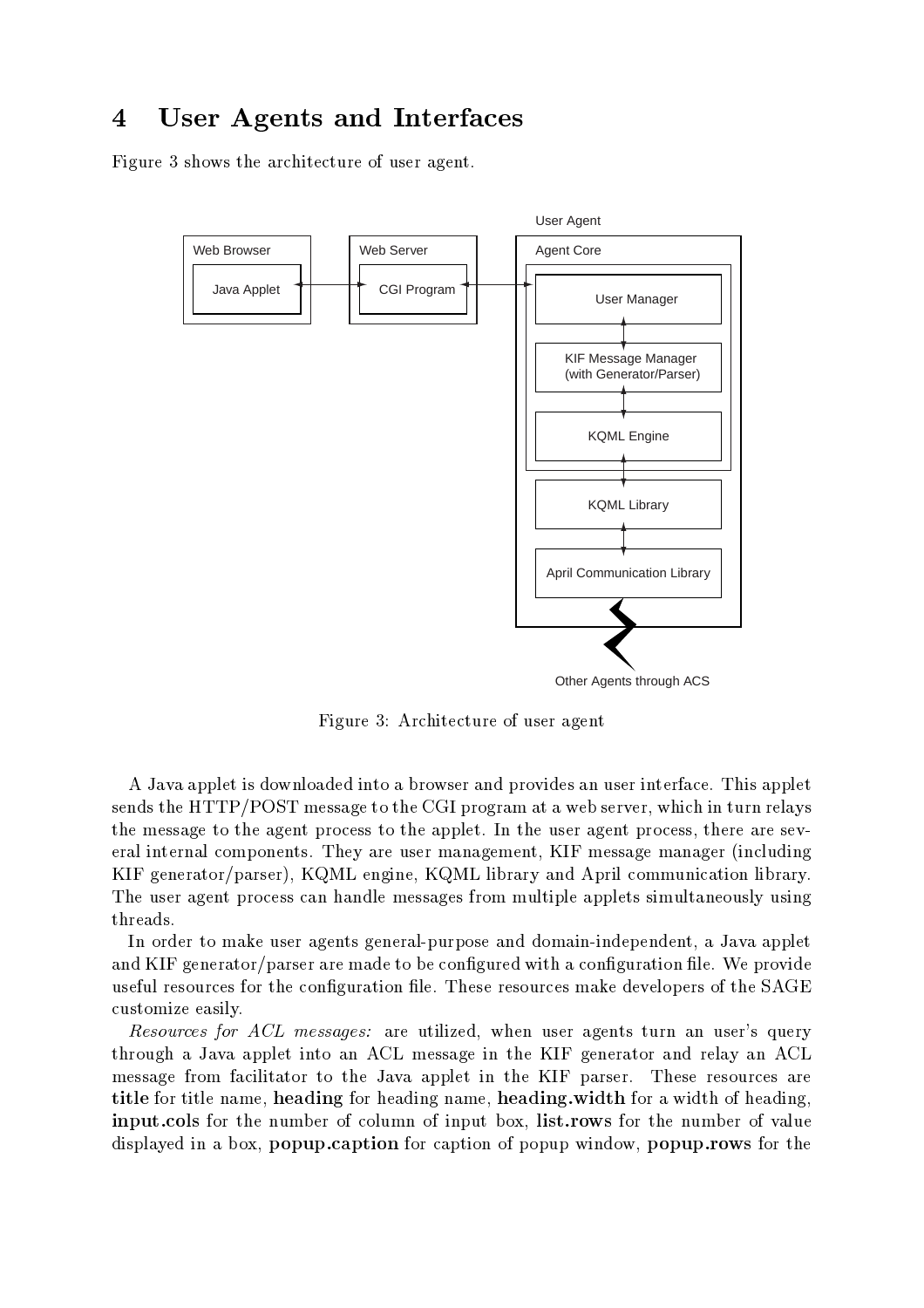number of candidates displayed in popup window and popup.cols for the number of column of popup window.

Resource for a layout: are utilized in a browser. These resources are title for title name, heading for heading name, heading.width for a width of heading, input.cols for the number of column of input box, list.rows for the number of value displayed in a box, popup.caption for caption of popup window, popup.rows for the number of candidates displayed in popup window and popup.cols for the number of column of popup window.

#### $\overline{5}$ Results

We have set up an agent system for EC and carried out proof-of-concept experiments. For the experiments, we wanted to use real data from real databases in use, but unfortunately it was not available for several reasons. Therefore we produced two databases, "Fukuoka Market" and "Kawasaki Market." They use different terminologies for field names and category structure for their commodities.

In the experiment, SAGE:Francis consists of one Web server, one user agent, one facilitator and two database agents. Being set up this way, search requirements were put into a Java applet in a browser and a query was made. (see figure 4). Then the result from the two databases was returned as a list (see figure 5) and the details of each item were displayed by clicking the button in the list. (see figure 6). The system worked out successfully.



Figure 4: User Interface (1): Users enter search requirements into a Java applet.

High performance of the system is a very important requirement, as we are going to apply the system to real-world problems. Even a system with useful functions is worthless if its performance is poor.

With the same setup, performances are measured for the response time, which is the time between when the user clicks the "O.K." button to send a query message and when the Java applet starts to display the result list. The response time averaged for 25 trials was 3 seconds. This performance is within real-world requirements.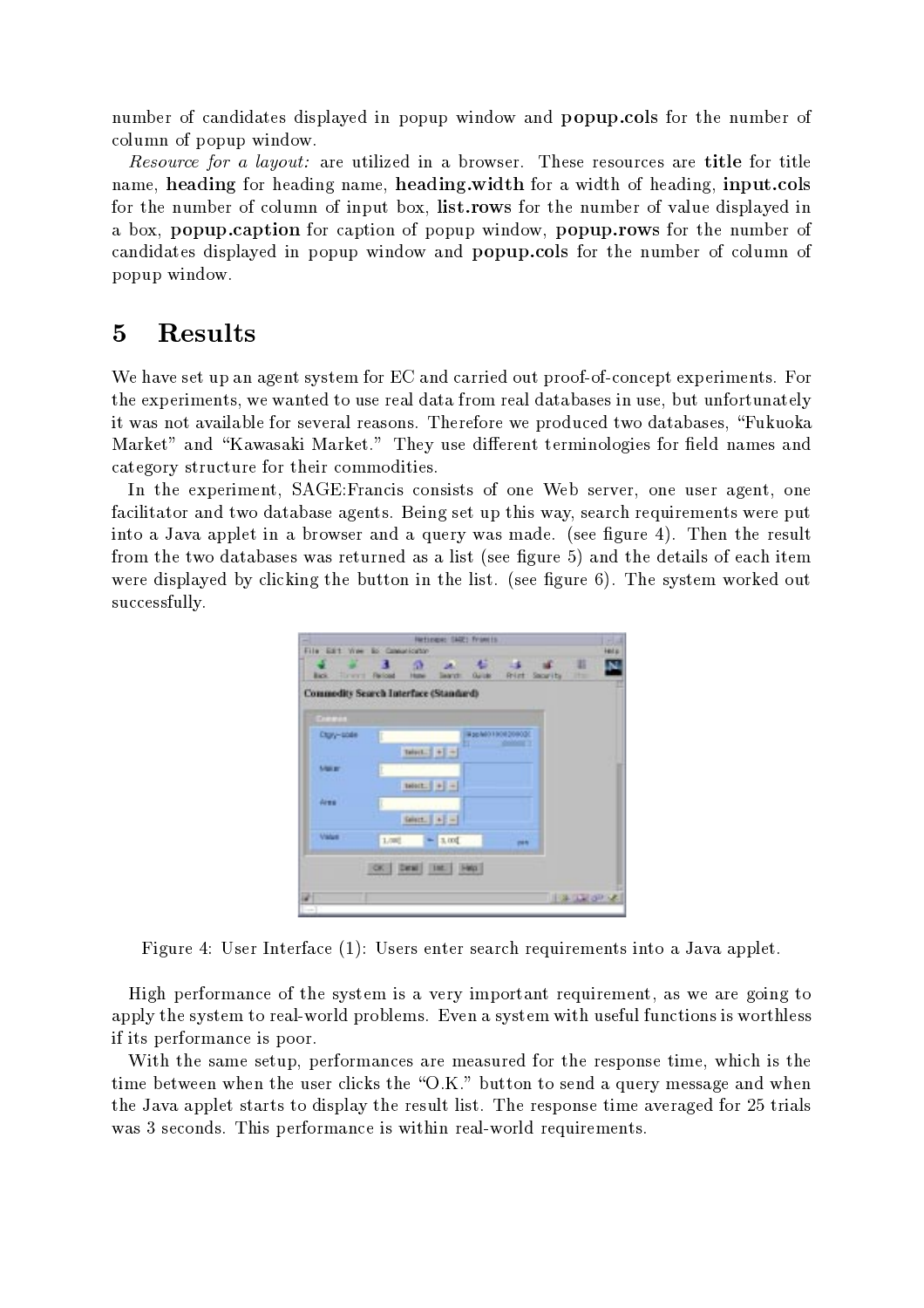|   | Catagary name item hands.  |                                     | <b>MARK</b>                         | 天地区                 | Marriagn-Variet                  | <b>Value</b> |  |
|---|----------------------------|-------------------------------------|-------------------------------------|---------------------|----------------------------------|--------------|--|
| y | Apple                      | <b>SHART SURVEY</b>                 | JR ASNOT                            | <b>Bomori-kan</b>   | <b>Bangoka</b> Roll              | 1008         |  |
| D | Apple                      | Full-makered Honey Apple            | <b>IN Futuritie</b>                 | Fukunka-kee         | a chair a cather is              | $2-404$      |  |
|   | Apple                      | <b>Deast Full list plu</b>          | JR: Sate                            | Sepalitant          | management management orchard    | 2504         |  |
|   | <b>Again</b>               | <b>Boott might</b>                  | IN FURNISH                          | Follocks-key        | <b>Isabetta yernalship faren</b> | 1,000        |  |
|   | Apple                      | <b>Apple Powert</b>                 | <b>Tuttori pour farm</b>            | Totherriant         | рудорала игоску                  | 1,008        |  |
| Ш | <b>Haple</b>               | <b><i><u>Frailty squise</u></i></b> | <b><i>EUROPEN OR MORT TWITH</i></b> | Followin-Ass        | achieves groom                   | 1-908        |  |
| U | <b><i><u>Apola</u></i></b> | <b>banda</b> words                  | <b>IR Booner</b>                    | <b>Maggini-Reim</b> | painter are fares.               | 3,006        |  |
| U | Apple                      | <b>Kound supla-</b>                 | ilk Tickleoka                       | Tobooks-kett        | sweetsma farms                   | 1.208        |  |
| υ | <b>ABUM</b>                | Available For goachief.             | IN Noodo.                           | <b>Nyido-Ru</b>     | mikalis kazlako                  | 1301         |  |

Figure 5: User Interface (2): The result of the search is returned as a list.

| Catagary rame        | <b>Hopf</b>                 |  |  |  |
|----------------------|-----------------------------|--|--|--|
| <b>Rent manner</b>   | Deput, argive               |  |  |  |
| Canwoodty O          | 1111176700000000000000000   |  |  |  |
| Clary-cade           | Омы из хвождождожностики    |  |  |  |
| <b>Istabar</b>       | <b>UA Assembly</b>          |  |  |  |
| <b>Richards</b>      | Branche I-Banks             |  |  |  |
| Made-de              | CARRY-CI3- 18, 90109 100. D |  |  |  |
| <b>Eldird:</b>       | UMM-05-21 80108.00.0        |  |  |  |
| Desartmen            | Bahurally sweet, a bit sou  |  |  |  |
| <b>Inapel</b>        |                             |  |  |  |
| <b>Merator-races</b> | Dengalku Koul               |  |  |  |
| Value                | 5,008                       |  |  |  |
| Able inventors       | Into                        |  |  |  |

Figure 6: User Interface (3): The details of each item is displayed by clicking the button in the list.